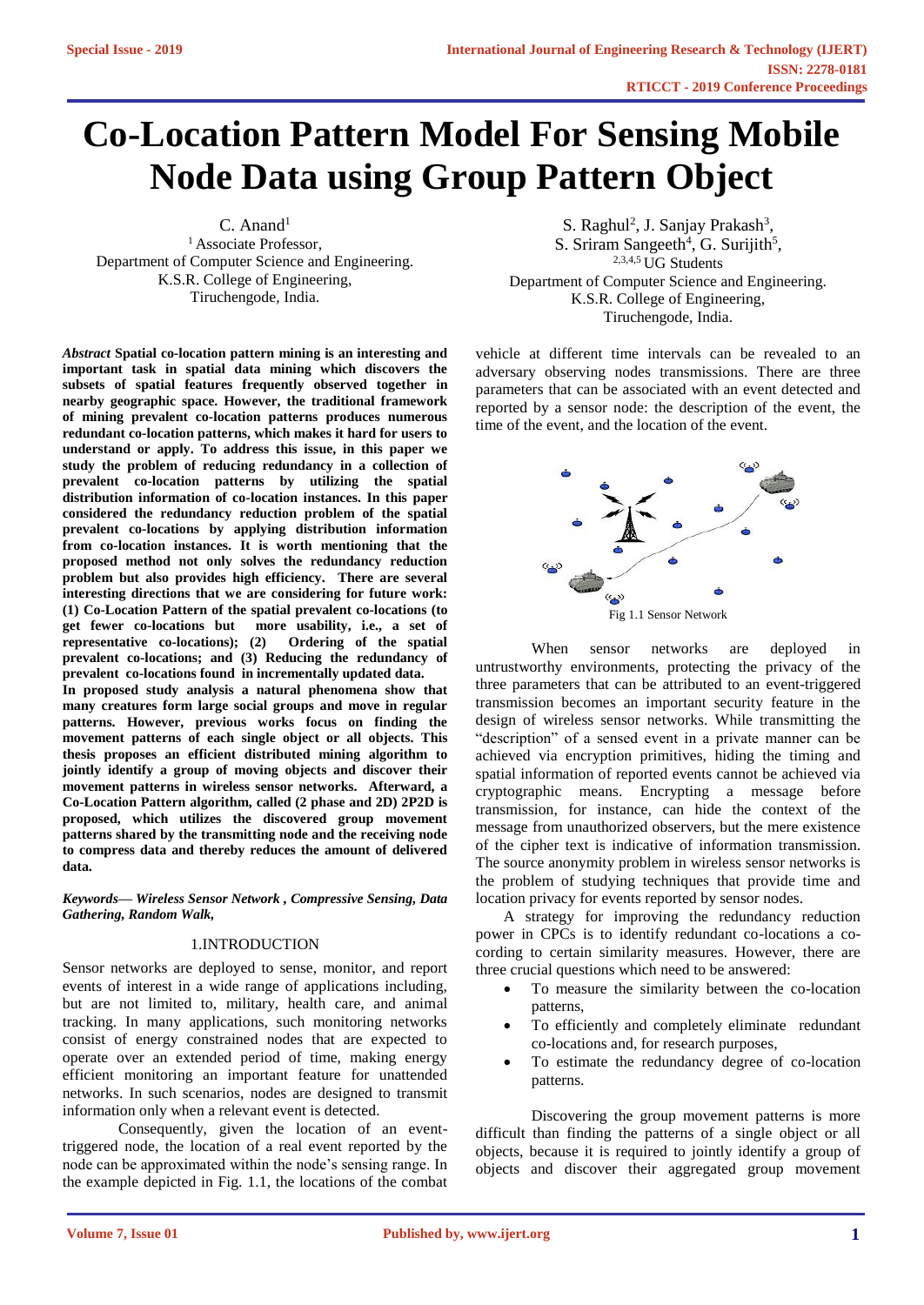patterns. The constrained resource of multi location should also be considered in approaching the moving object clustering problem. However, few of existing approaches consider these issues simultaneously. On the one hand, the temporal-and-spatial correlations in the movements of moving objects are modeled as sequential patterns in data mining to discover the frequent movement patterns

- To propose a novel Co-Location Pattern algorithm to compress the location data of a group of moving objects with or without loss of information.
- To avoid transmitting unnecessary and redundant data by transmitting only the local grouping results to a base station (the sink), instead of all of the moving objects' location data.
- To use two phase 2D algorithm, which utilizes the discovered group movement patterns shared by the transmitting node and the receiving node to compress data.
- To effectively reduce the amount of delivered data and enhances compressibility

## I. LITRATURE SURVEY

**Giorgio Quer et al [1]** describe a addressed the problem of exploiting CS in WSNs taking into account network topology and routing, which is used to transport random paperions of the sensed data to the sink. Thus, the main contribution of this paper is the quantification of the benefits of CS in realistic multi-hop WSNs when CS in used in conjunction with routing. In addition, they study the problem of finding good transformations to make real sensed data meet the sparsity requirements of CS and show that widely used transformations are not suitable for a large spectrum of real signals. They also provide a simulation based comparison between the commonly used random sampling (considered here in conjunction with spline interpolation) and CS based data gathering, for synthetic and real sensed data. In this work they studied the behavior of CS when used jointly with a routing scheme for recovering two types of signals: synthetic ones and real sensor data. They showed that for the synthetic signal the reconstruction at the sink node is enhanced when applying CS, whereas the application of CS for real sensor data is not straightforward. Thus, as a next step of their ongoing research, they intend to further investigate which signal representation and routing allows CS to outperform random sampling in realistic WSN deployments. This requires to jointly investigate the design of the two matrices  $\Phi$  and, since the sparsity requirements and the incoherence between routing and signal representation have to be met.

**Liu Xiang et al [3]** describe a burgeoning technique for signal processing, compressed sensing (CS) is being increasingly applied to wireless communications. However, little work is done to apply CS to multihop networking scenarios. In this paper [12], they investigate the application of CS to data collection in wireless sensor networks, and they aim at minimizing the network energy consumption through joint routing and compressed aggregation. They first characterize the optimal solution to this optimization problem, then they prove its NP-completeness. They further propose a mixed integer programming formulation along with a greedy heuristic, from which both the optimal (for small scale problems) and the near-optimal (for large scale problems) aggregation trees are obtained.

Energy efficiency of data collection is one of the dominating issues of wireless sensor networks (WSNs). It has been tackled from various aspects since the outset of WSNs, which include, among others, energy conserving sleep scheduling [13], topology control, mobile data collectors and data aggregation [14]. Whereas the first three approaches (and many others) focus on the efficiency of networking techniques that transport the sensory data, data aggregation directly aims at significantly reducing the amount of data to be transported, and it hence complements other approaches and is deemed as the most crucial mechanism to achieve energy efficient data collection for WSNs.

**Fatemeh Faze et al [**4], describe a power-efficient underwater sensor network scheme employing compressed sensing and random channel access. The proposed scheme is suitable for applications where a large number of sensor nodes are deployed uniformly over a certain area to measure a physical phenomenon. The underlying assumption is that most physical phenomena have sparse representations in the frequency domain. The network is assumed to have a Fusion Center (FC) that collects the observations of sensor nodes and reconstructs the measured field based on the obtained measurements. The proposed method is completely decentralized, i.e., sensor nodes act independently without the need for coordination with each other or with the FC. During each frame, a Bernoulli random generator at each node determines whether the node participates in sampling or stays inactive during that sampling period. If selected, it measures the physical quantity of interest, e.g. temperature. A second random generator with a uniform distribution then picks a (random) delay for the node to send its data to the FC. The proposed network scheme, referred to as Random Access Compressed Sensing (RACS), results in a simple powerefficient design, for: a) it eliminates the need for duplexing, which requires coordination from the FC b) there is no need for acknowledgment packets and retransmissions in case packets collide; and moreover, c) it is efficient in terms of the communication resources used (only a small fraction of nodes sample and transmit in each sampling period).

Sensor networks consist of a large number of sensor nodes that are deployed over a region of interest to observe the physical environment. Each sensor node communicates its observation of the field to a central node, referred to as the Fusion Center (FC) and the FC retrieves the information about the physical field. In this paper, they are interested in the case where the field of interest is sparse in some domain, noting that most natural phenomena are compressible (sparse) in an appropriate basis. The theory of compressed sensing establishes that under certain conditions on a signal, exact signal recovery is possible with a small number of random measurements [17].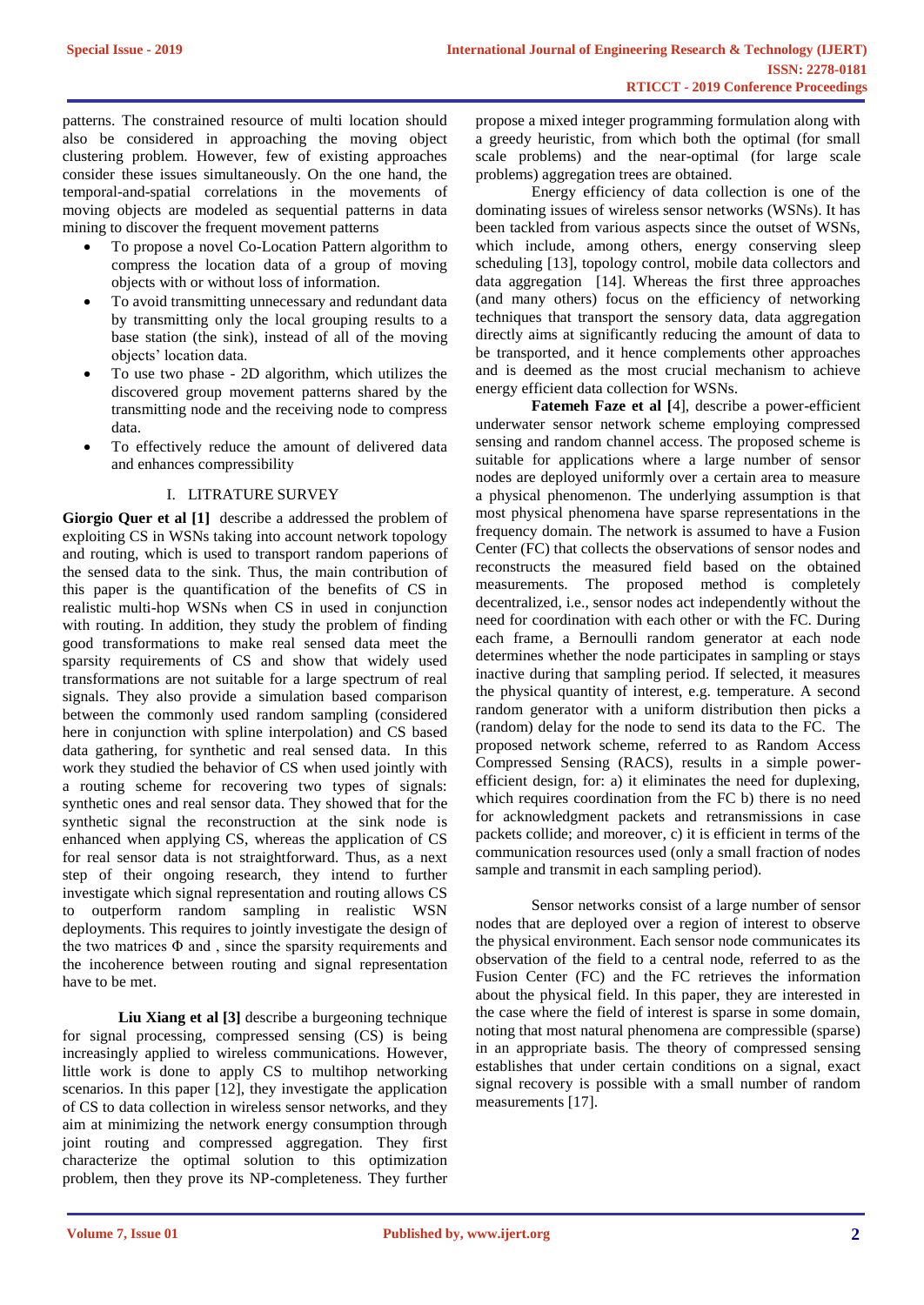# II. CO-LOCATION PATTERN MODEL

# *A. CLUSTERING FORMATION*

Recently, clustering based on objects' movement behavior has attracted more attention. transform the location sequences into a transaction-like data on users and based on which to obtain a valid group, but the proposed AGP and VG growth are still Apriority-like or FP-growth based algorithms that suffer from high computing cost and memory demand. Propose a density-based clustering algorithm, which makes use of an optimal time interval and the average Euclidean distance between each point of two trajectories, to approach the trajectory clustering problem.

Consider a wireless sensor network, where n nodes are randomly and independently distributed in a unit square. At a sampling instant, each sensor node i takes a measurement xi. Let  $x = \{x1...xn\}$  denote the signal vector sampled by all the sensor nodes. For simplicity and tractability of analysis, we assume that the vector x can be represented as a k-sparse signal in the canonical basis (i.e., C  $=$  I). The objective of our algorithm is to reconstruct all of the measurements fx1xng by collecting a sufficient number of linear combinations of measurements {x1….xn} via the approach of CS. To accomplish this goal, we propose a random walk algorithm to collect measurements over the network. The above problem can be formulated as follows: Consider a given graph  $G = (VE)$  with vertex set V and edge set E. Perform a random walk of length t starting at any vertex, which is chosen uniformly at random from V.

Measurements are aggregated and transmitted along the path visited by each walk. At the end of each walk, the last node visited by the walk will obtain one random paperion and then transmit it to the sink through shortest path routing strategy.

# *B. NETWORK MODEL*

As described above, there are n sensor nodes randomly and independently deployed in a wireless sensor network. We model the wireless sensor network as a twodimensional random geometric graph G(n,r)where two nodes are connected if the euclidean distance between them is smaller than some transmission radius r(n).

Such graphs have been widely used as simplified models for wireless sensor networks, which make it possible for us to analyze our algorithm. It is well known that the transmission radius R(n) should be scale as  $\phi\sqrt{\log(n/n)}$ .plog n=n) to guarantee the connectivity of the network with high probability. It has been shown that such a graph has "nice" properties including the uniformly of node distribution and the regularity of node degree. In particular, each node has the same order of degree Q(log n) with high probability.

# *C.COMPRESSIVE SENSING WITH RANDOM WALKS FOR DATA GATHERING*

The algorithm is proposed to use standard random walk algorithm to collect random measurements. The proposed algorithm is described as follows. At the beginning of the algorithm, m sensor nodes are selected at random to initialize m independent random walks. For each walk, at each step one node chooses one of its neighbors and performs a linear combination with the measurement of the neighbor. At the end of random walks, m random paperions are generated from these random walks and then these paperions will be sent to the sink through shortest path routing strategy. In practice, all these random walks can be performed simultaneously. Finally, the sink can reconstruct all the measurements using the recovery algorithm of compressive sensing.

For practical implementation, we can generate a packet containing a time stamp t at the first node for each random walk, and then transmit it to a randomly selected neighbor. The time stamp t decrements when the walk passes a node until the time stamp reaches zero. Note that for each walk revisiting to the same node is allowed in our scheme but the measurement of the node contributes to the computation results only once. On the other hand, to recover the original data, the sink needs to know the measurement matrix A, which is characterized by our random walk based routing algorithm. To avoid the overhead incurred by routing information, we can adopt the following approach. Before invocation of the algorithm, each node generates a random seed and sends it to the sink.

 These random seeds can be used through a pseudo-random number generator to determine the next neighbor node that the walk should pass over. Finally, the sink can know which nodes are visited by each random walk according to the seeds received from sensor nodes. Thus, we can only store the length of a walk in the header of a packet. We note that this overhead does not increase with the size of the messages for sensor readings and only depends on the number of random walks that are to be performed simultaneously.

 Encapsulated into a large packet, user only needs one of the common information's for the length of random walk. Here do not consider the impact of packet loss during data transmission since it can be handled at the lower layer. Moreover, due to the randomness of the proposed routing strategy, it is possible to forward data to another neighbor node to avoid packet loss in the case of link failure.

 To prove that the measurement matrix A constructed from random walks can be used to recover k-sparse signals using ' 1 minimization decoding algorithm. To do this, we first construct a bipartite graph from the matrix A, and derive the probability that a vertex is visited by a random walk to show the distribution of nonzero elements in A (Lemma 1).

# **Definition 2: (Uniform Graph).**

The undirected graph  $G = (V E)$  is called a  $(D c)$ uniform graph if for some constant c - 1, the degree of each vertex y 2 V is between D and cD. As stated above, a random geometric graph G has a good property for node degree. From the bounds of the numberof neighbors for any node in graph G  $[?]$ , the degree of each node is between  $(1 - m)$  k log ln and  $(1 + m)$  k log n with high probability when the transmission radius r(n) pk log n=n, where m 2 (0 1) and  $k >$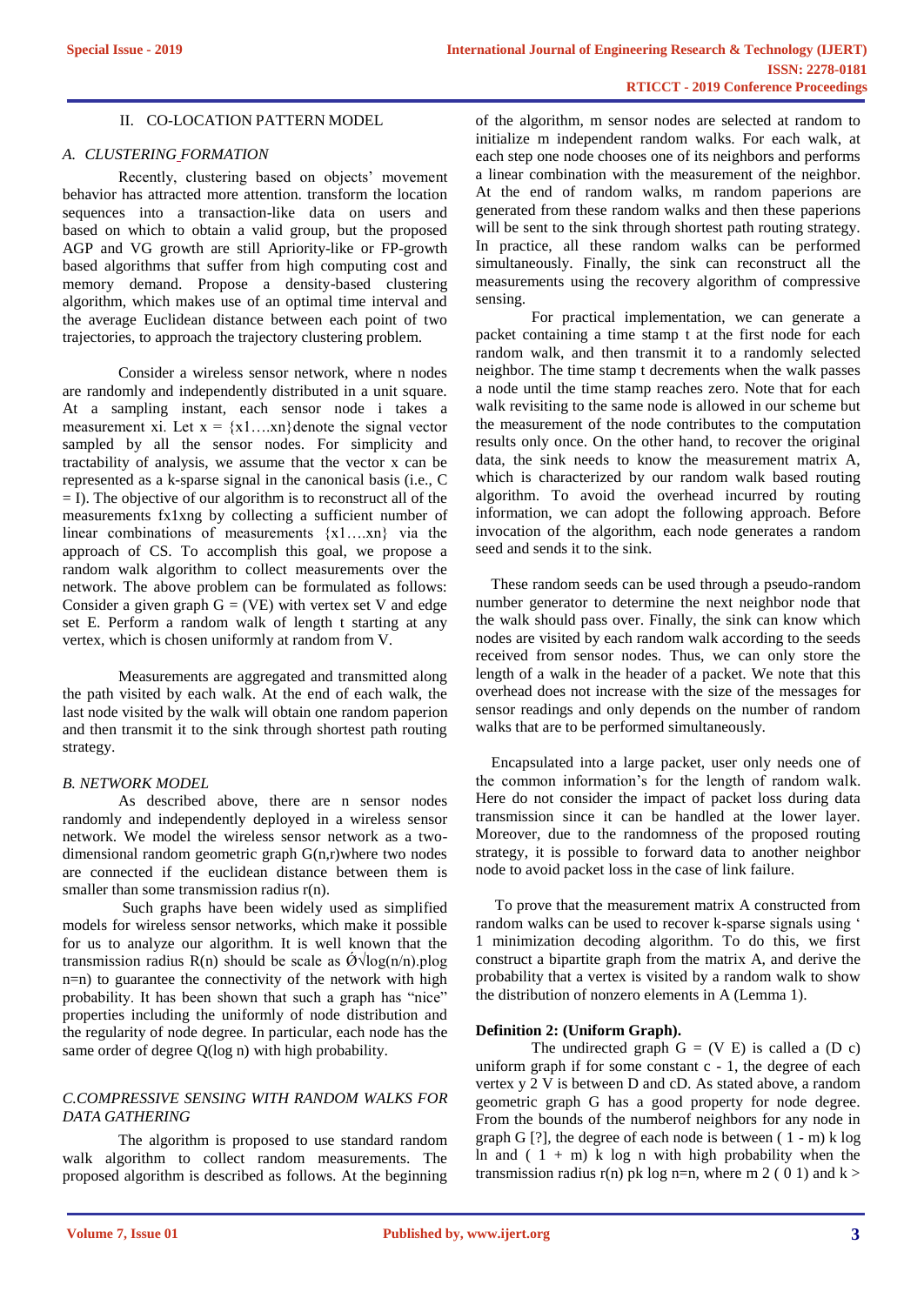$1=$  log (4=e). Therefore, the random geometric graph is a uniform graph.

#### **Definition 3: (Mixing Time).**

Let  $G = (V E)$  be a  $(D c)$  uniform graph and p be the stationary distribution of a random walk over graph G. The dmixing time of G is defined as the smallest t0 such that  $(\Pi -$ Π' ) , where p0 is the distribution that a random walk of length t0 starting at any vertex ends up.

## D.CONSTRUCTING MEASUREMENT MATRIX A FROM RANDOM WALKS

Let  $G=(VE)$  be an undirected graph with j  $Vj = n$ , and A be an m n boolean matrix. By performing m independent random walks on graph G, each row of A can be seen as the characteristic vector of a subset vertices in V. Visited by the walk.

 First construct a bipartite graph from the matrix A, where A can be seen as an m n adjacency matrix of the bipartite graph. The nodes on the left hand side corresponds to the signal coefficients set V, and the nodes on the right hand side corresponds to the measurements set M with  $j$  M  $j = m$ .



if the jth random walk visits node i. For simplicity of analysis, assume that any set S has the cardinality  $jSj = k$ . E (S) represents the set of links connecting from S to the nodes in M.

#### III. PREVALENT COLACATION PATTERN PARADIGM

#### *A. NETWORK CONSTRUCTION*

In this module, an object is defined as a target, such as an animal or a bird, that is recognizable and trackable by the tracking network. To represent the location of an object, geometric models and symbolic models are widely used. A geometric location denotes precise two-dimension coordinates; while a symbolic location represents an area, such as the sensing area of a sensor node or a cluster of sensor nodes, defined by the application.

# *B. OBJECT TRACKING*

Object tracking is defined as a task of detecting a moving object's location and reporting the location data to the sink periodically at a time interval. Hence, an observation on an object is defined by the obtained location data. A picture box control is used as the 2D graph area in which circles are drawn such that one circle represents one sensor node and redrawn such that they are moving randomly in all directions with given random speed. The X and Y coordinates are also maintained at regular intervals and updated to the cluster head nodes. It is assumed that sensor nodes wake up periodically to detect objects. Using the timer controls, it is designed such that sensor nodes functions. When a sensor node wakes up on its duty cycle and detects an object of interest, it transmits the location data of the object to its CH. Here, the location data include a times tamp, the ID of an object, and its location. Instead of forwarding the data upward immediately, the CH compresses the data accumulated for a batch period and sends it to the CH of the upper layer. The process is repeated until the sink receives the location data. To learn the significant movement patterns, Probabilistic Suffix Tree (PST) is adopted for it has the lowest storage requirement. PST is also useful and efficient in predicting the next item of a sequence. For a given sequence s and a PST T, the predict\_next algorithm is proposed which outputs the most probable next item, denoted by predictnext(T,s).

#### *C. GMP MINE ALGORITHM*

The GMP Mine algorithm extracts the movement patterns from the location sequences by learning a PST for each object. In this module, a new similarity measure  $\sinh$  to compare the similarity of two objects is proposed. For each of their significant movement patterns, the new similarity measure considers not merely two probability distributions but also two weight factors, i.e., the significance of the pattern regarding to each PST. The similarity score simp of oi and oj based on their respective PSTs, Ti and Tj. The similarity score is equally divided into a threshold value so that the objects can be grouped in a single cluster if the similarity score falls within that range.

## *D. CO-LOCATION PATTERN ALGORITHM WITH GROUP MOVEMENT PATTERN*

To reduce the amount of delivered data, the 2P2D algorithm is proposed which leverages the group movement patterns derived to compress the location sequences of moving objects elaborately. The algorithm includes the sequence merge phase and the entropy reduction phase to compress location sequences vertically and horizontally. In the sequence merge phase, the Merge algorithm is proposed to compress the location sequences of a group of moving objects.

Since objects with similar movement patterns are identified as a group, their location sequences are similar. The Merge algorithm avoids redundant sending of their